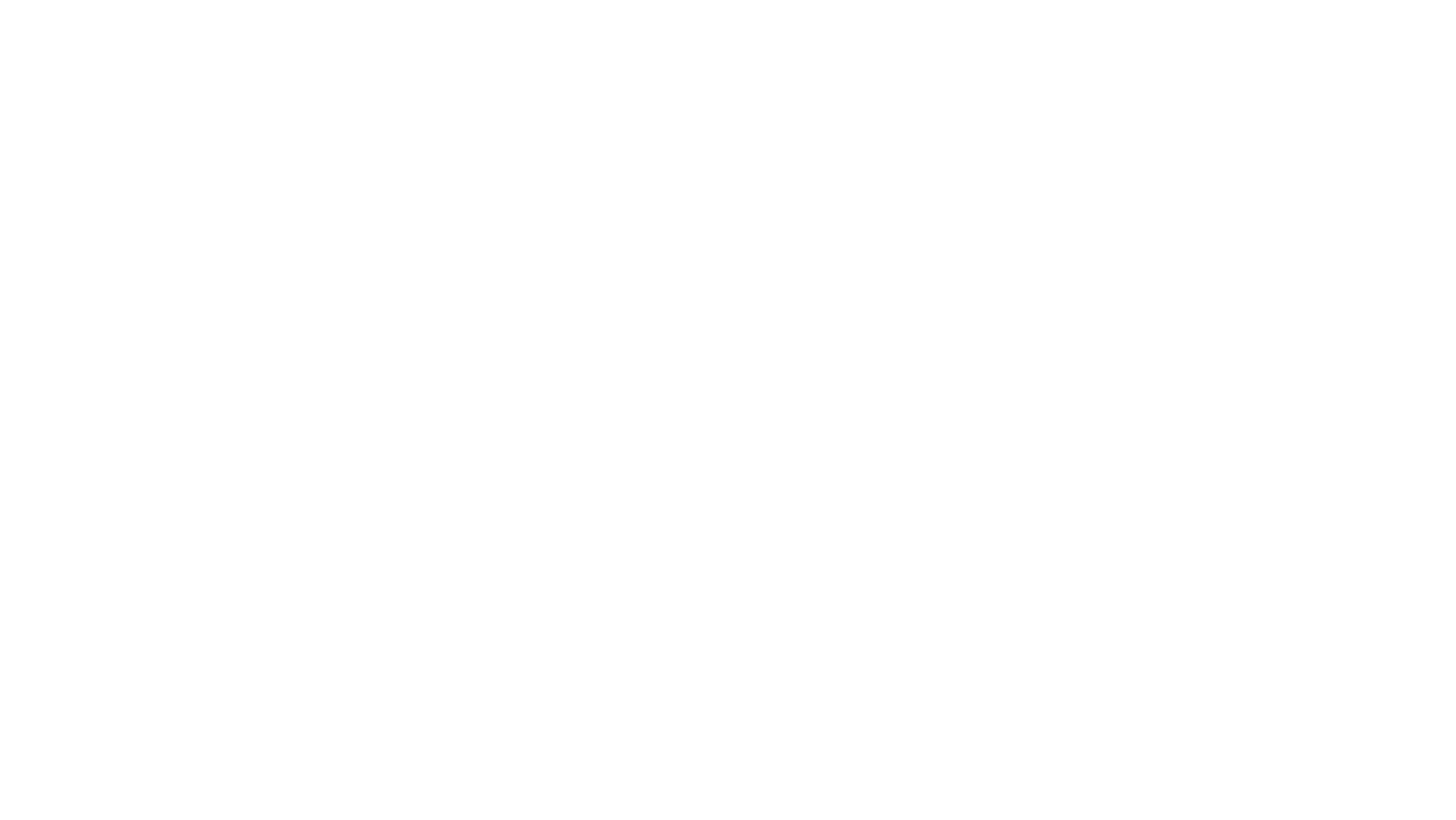#### **Director Nominees – iA Financial Corporation**





Agathe Côté









Marc Poulin



Louis Têtu

Benoit Daignault

**Nicolas** Darveau-Garneau

Emma K. Griffin



Claude Lamoureux

17



Jacques Martin



Monique Mercier



Danielle G. Morin



Denis Ricard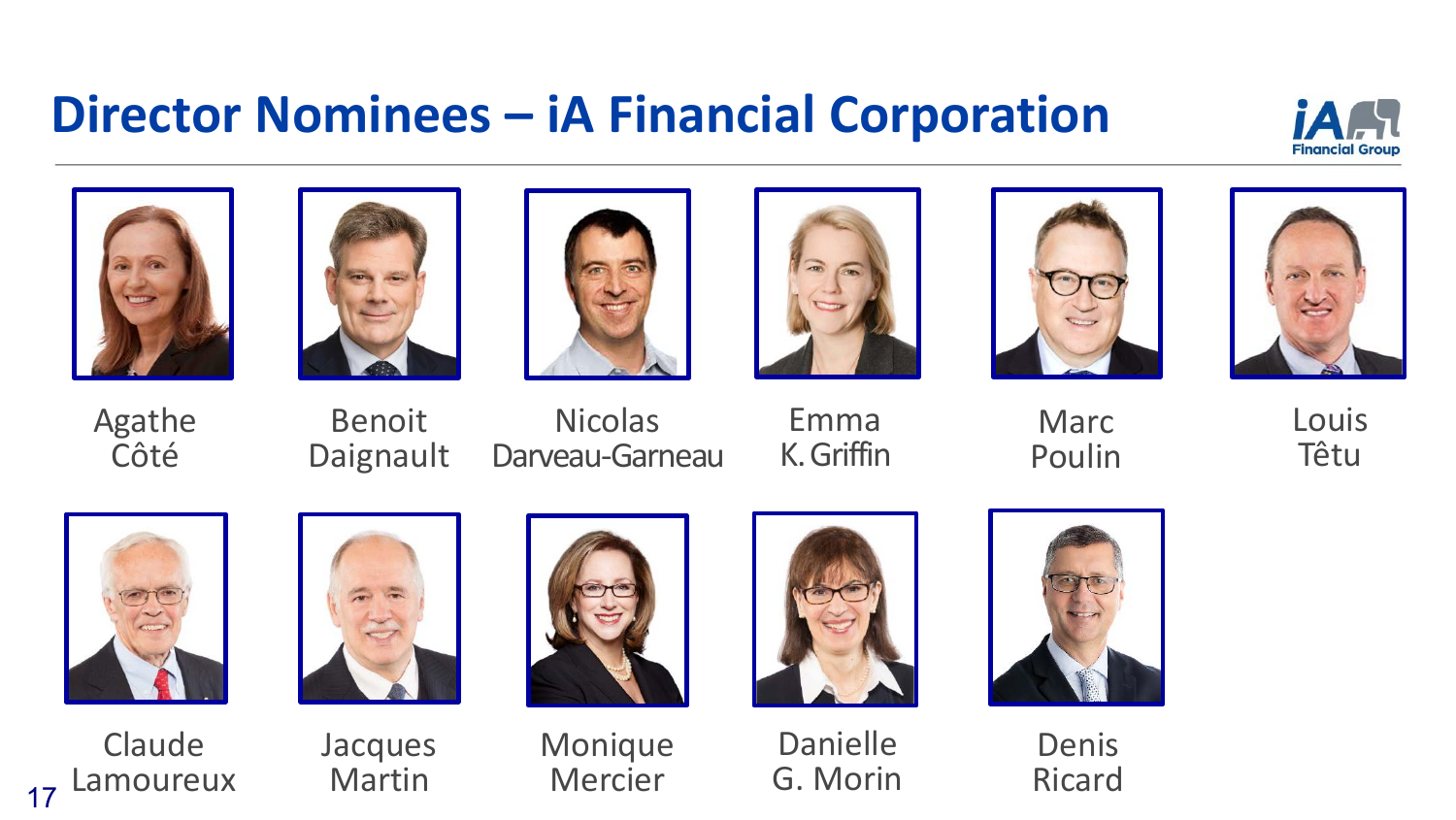### **Director Nominees – iA Insurance**



#### For Participating Policyholders







Danielle G. Morin



Louis Têtu

Agathe Côté

Claude Lamoureux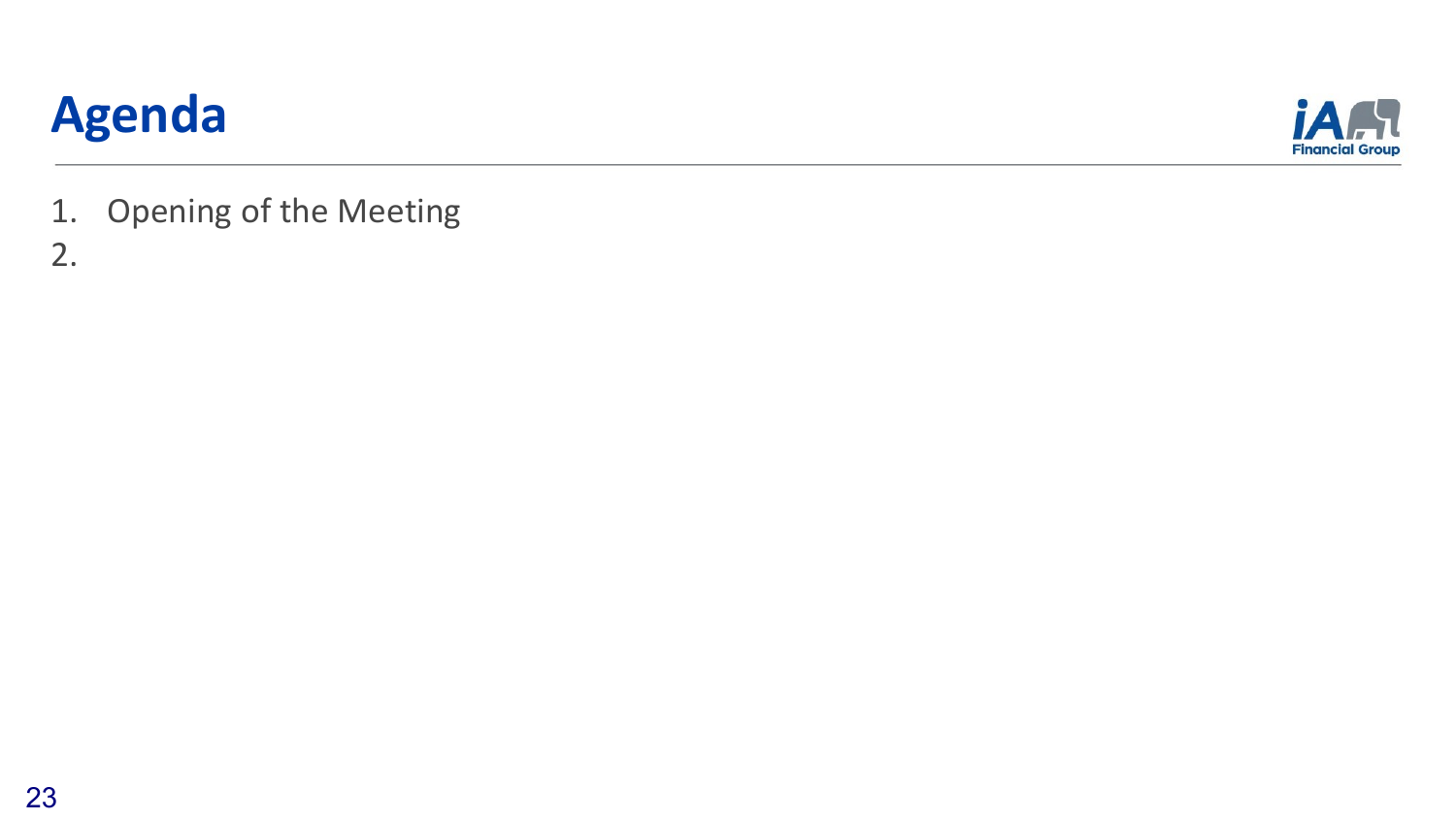



**Denis Ricard**

President and Chief Executive Officer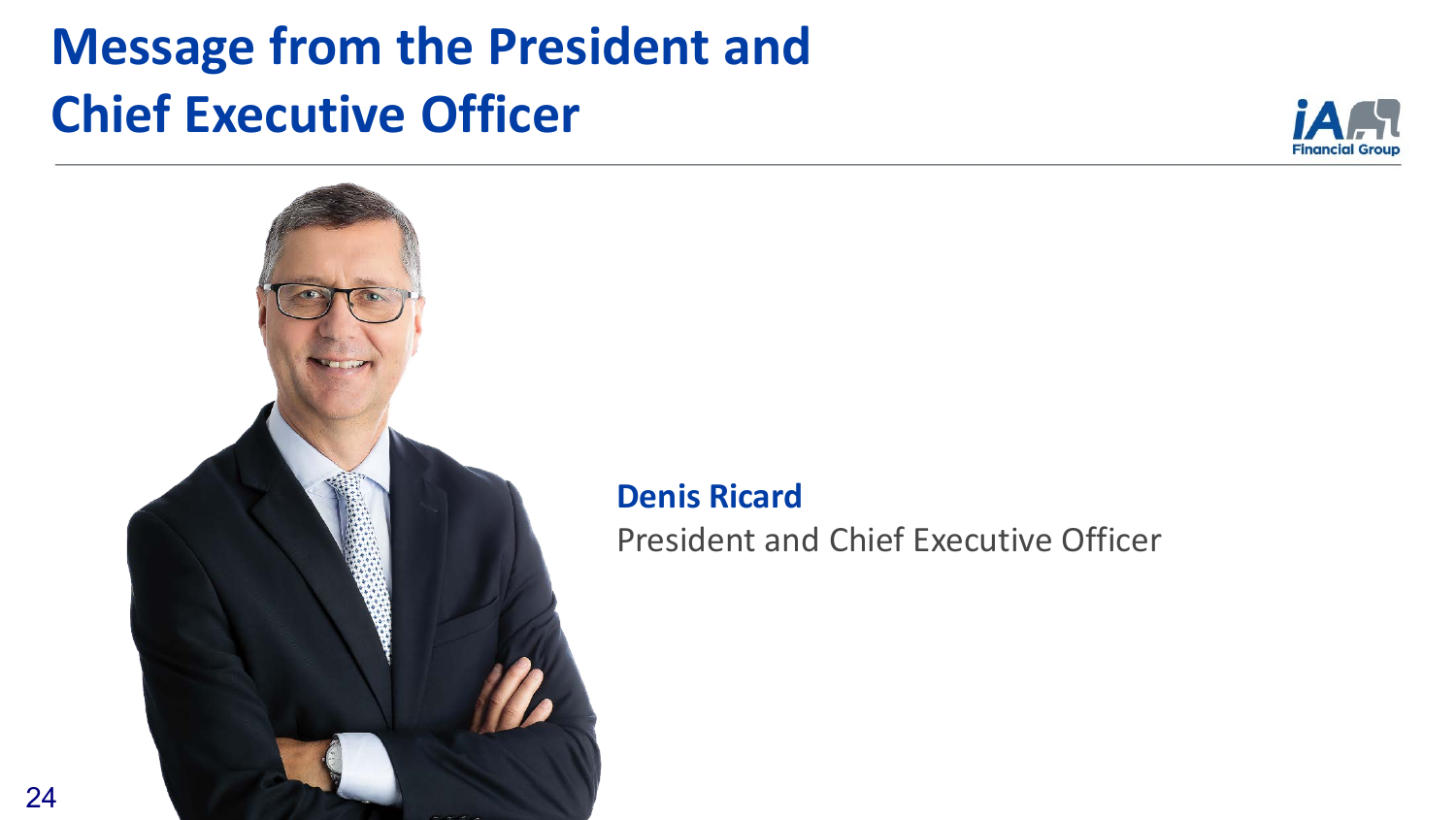

- ⎼ Financial strength
- ⎼ Sound risk management
- $-$  iA Financial Group's solvency has never been better since becoming a public company in 2000.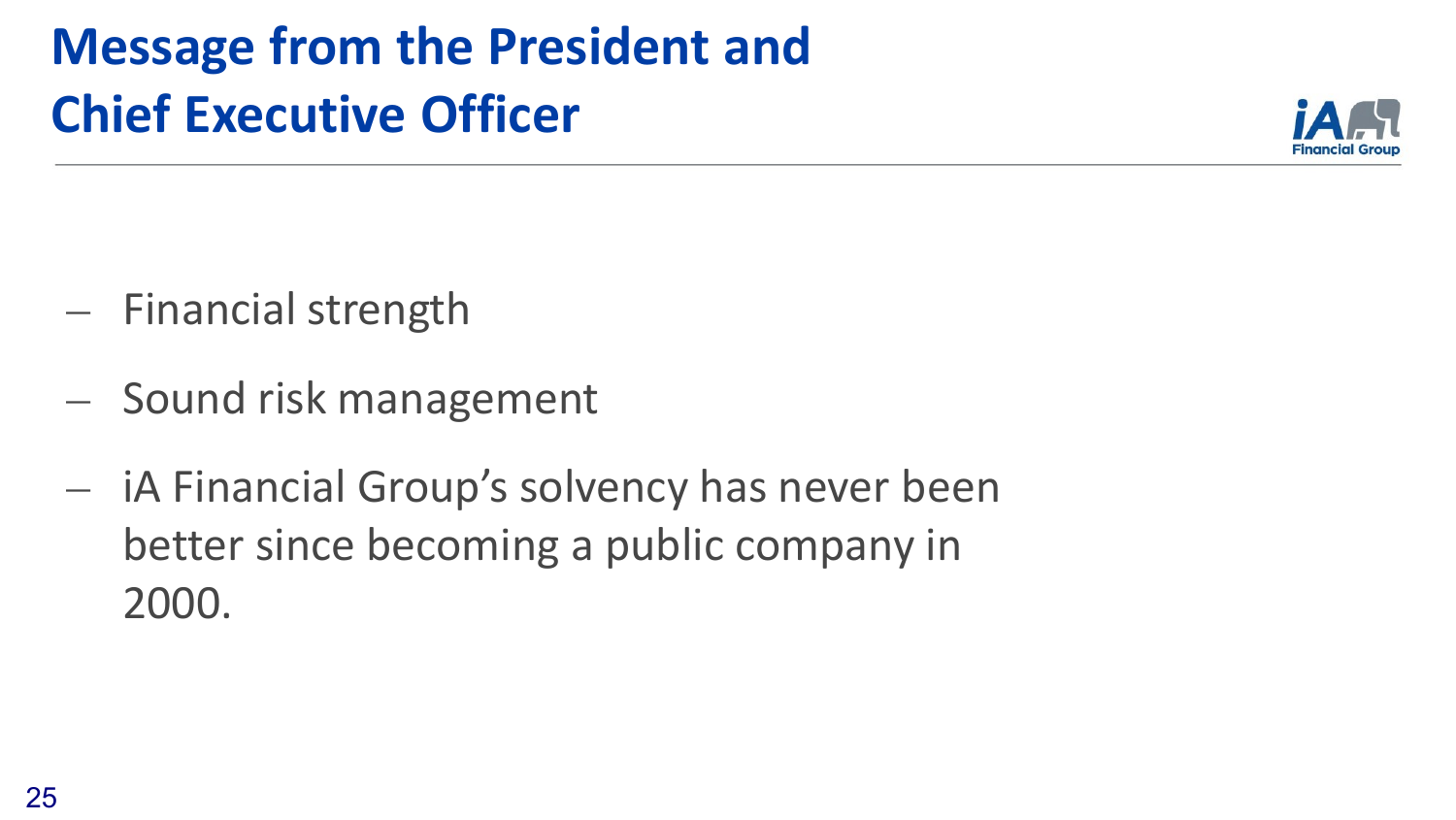

#### **Strategic acquisitions**



**We continue to grow our distribution network in Canada and expand our operations in the United States.**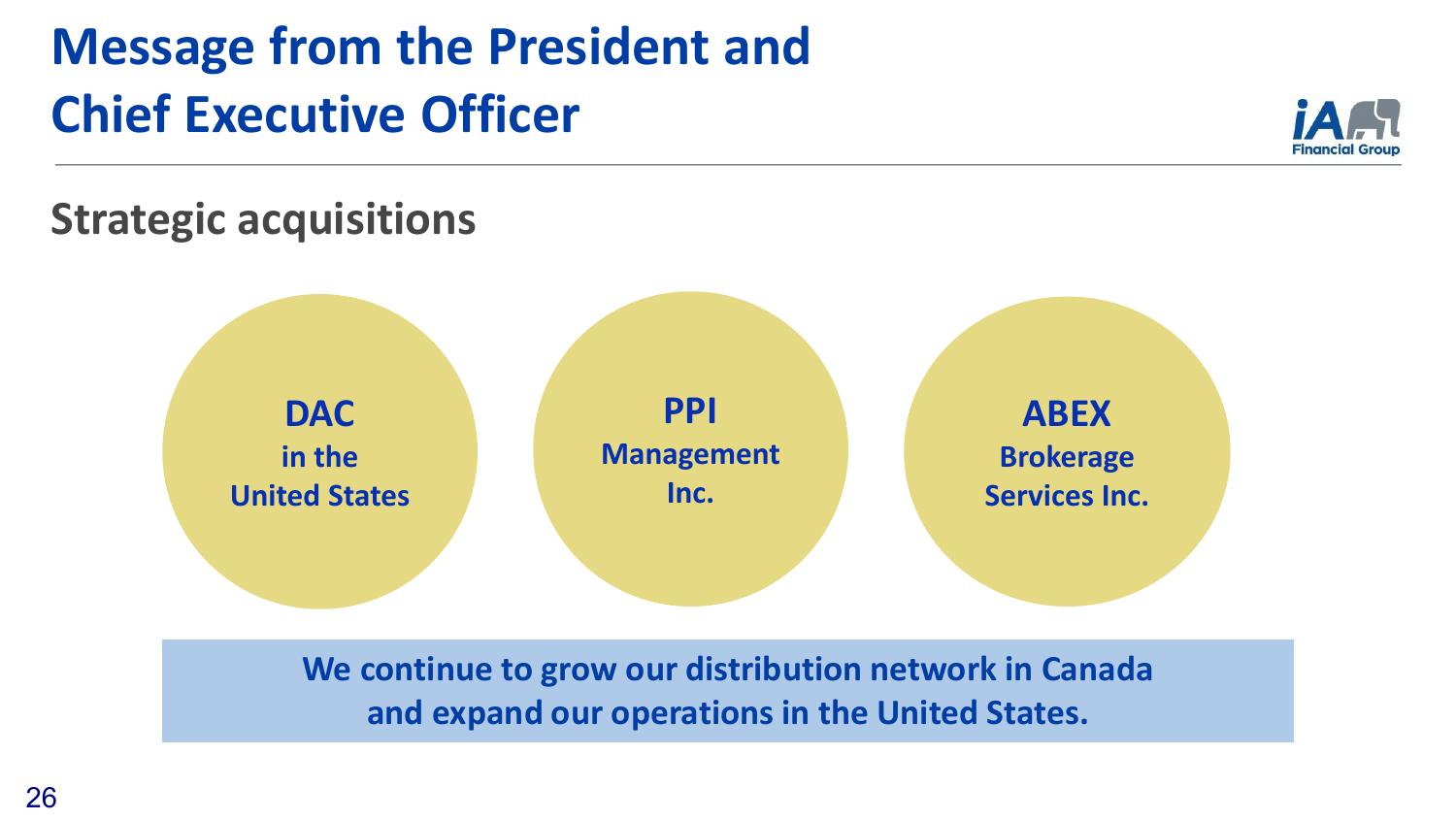

#### **We will continue to focus on two areas:**

- Expanding our operations in the United States
- Growing our distribution network in Canada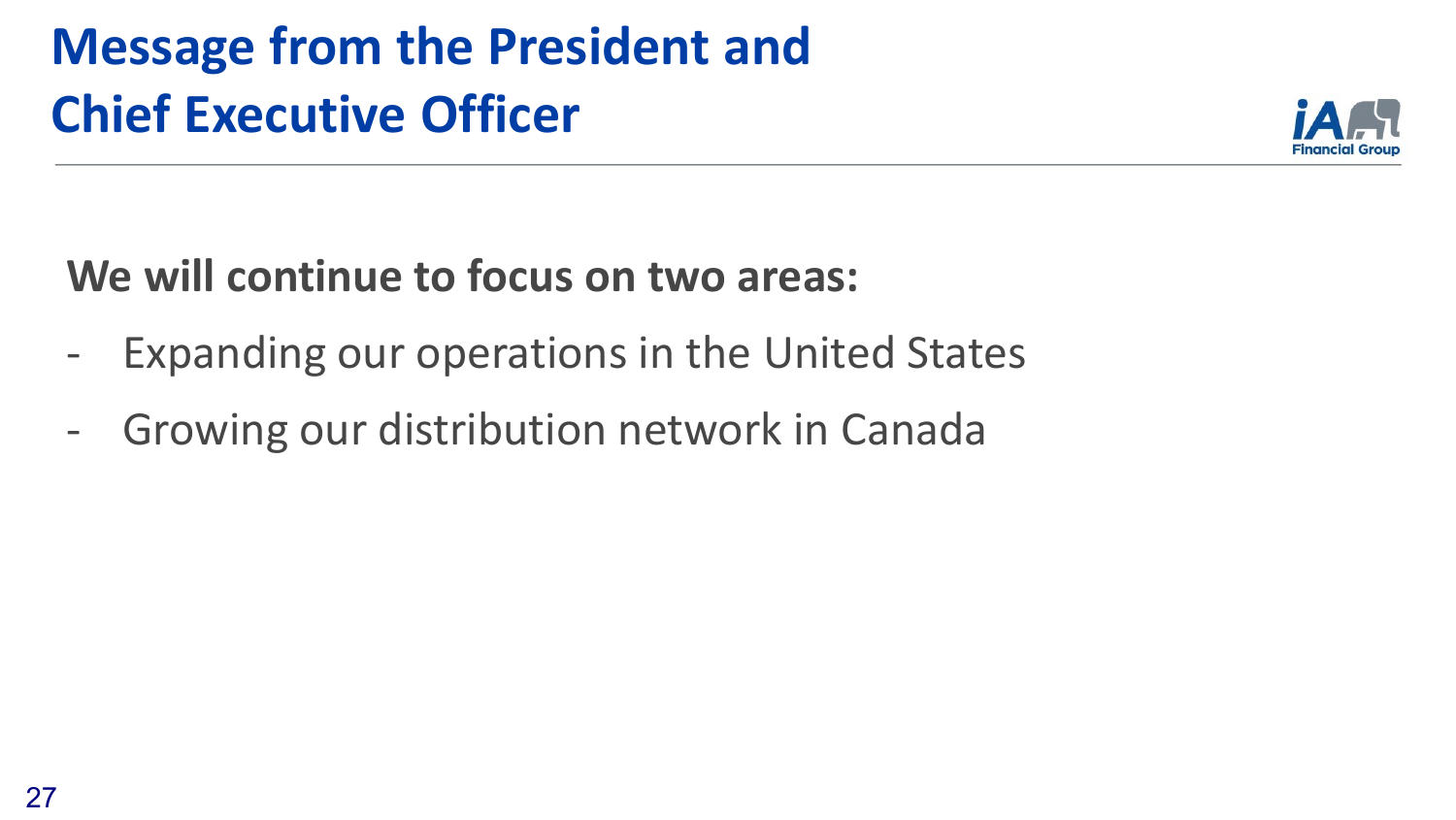

**Five major development areas**

- Maintain our solid business growth
- Continually safeguard our strong financial position
- Continue to focus on distribution, our major strength
- Reshape the advisor and client experience through digital
- Focus employee development on mobility and a culture of long-term engagement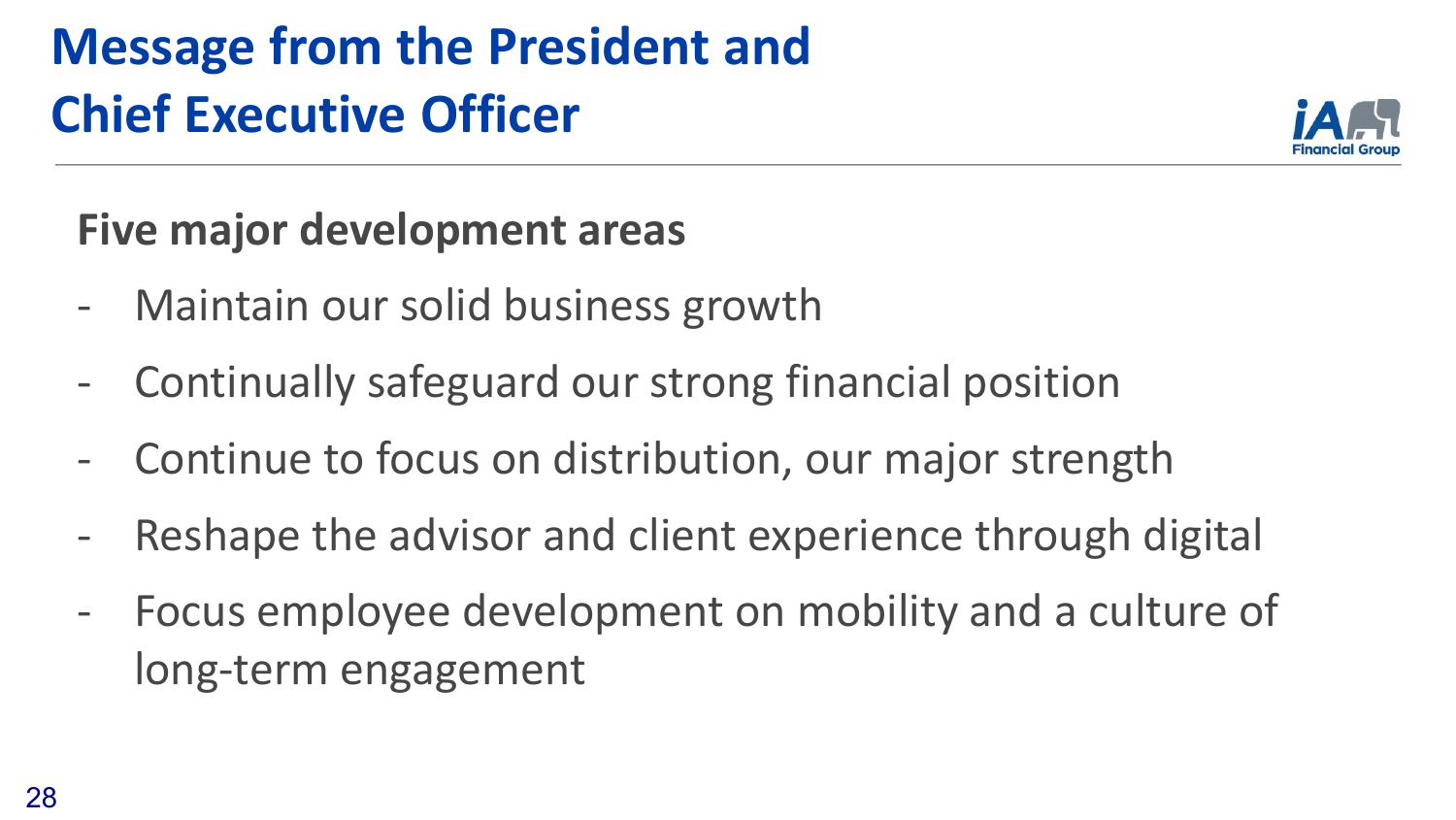

**Creation of a holding company**

iA Financial Corporation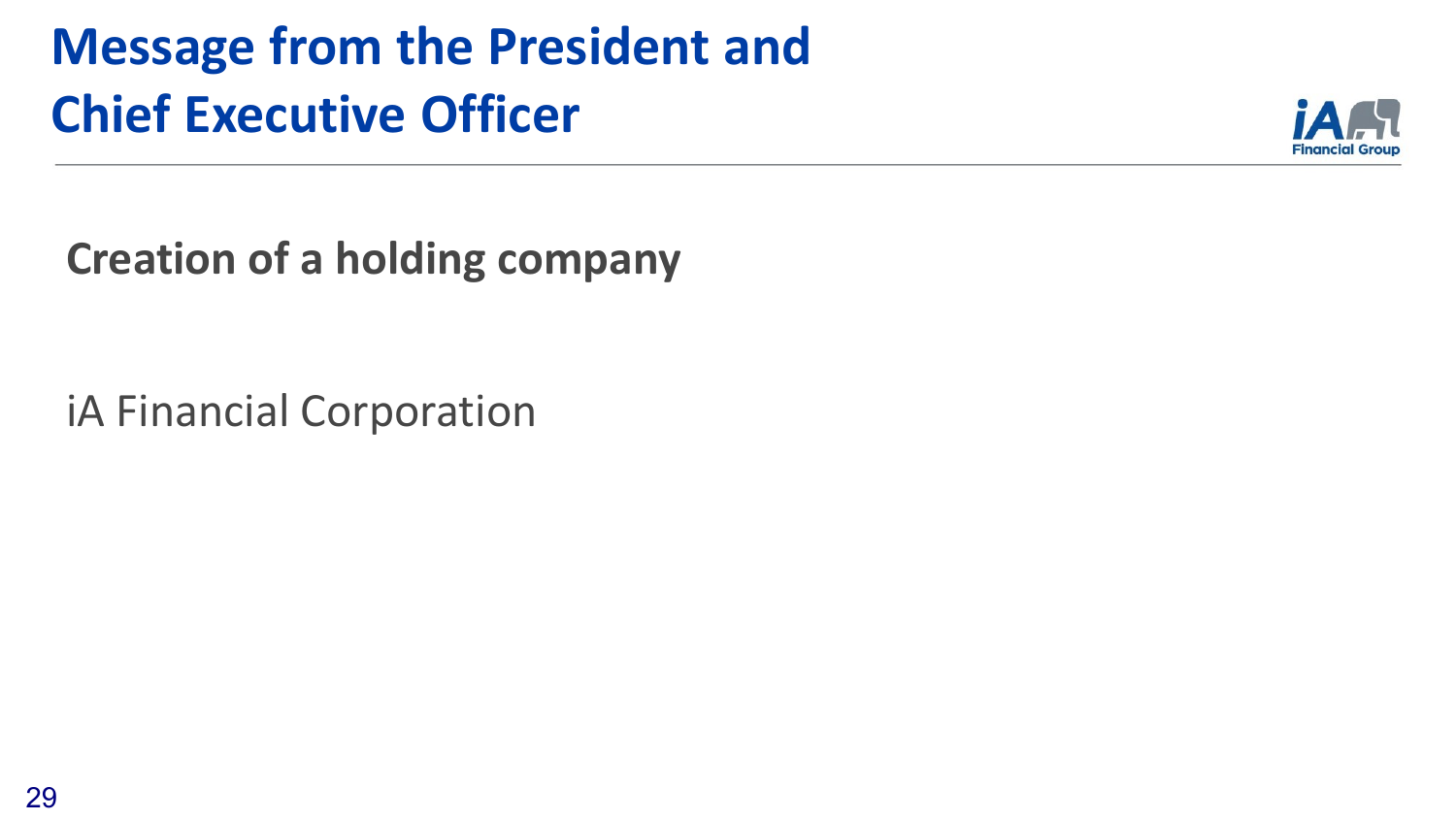# **››**

# **2018 in Review**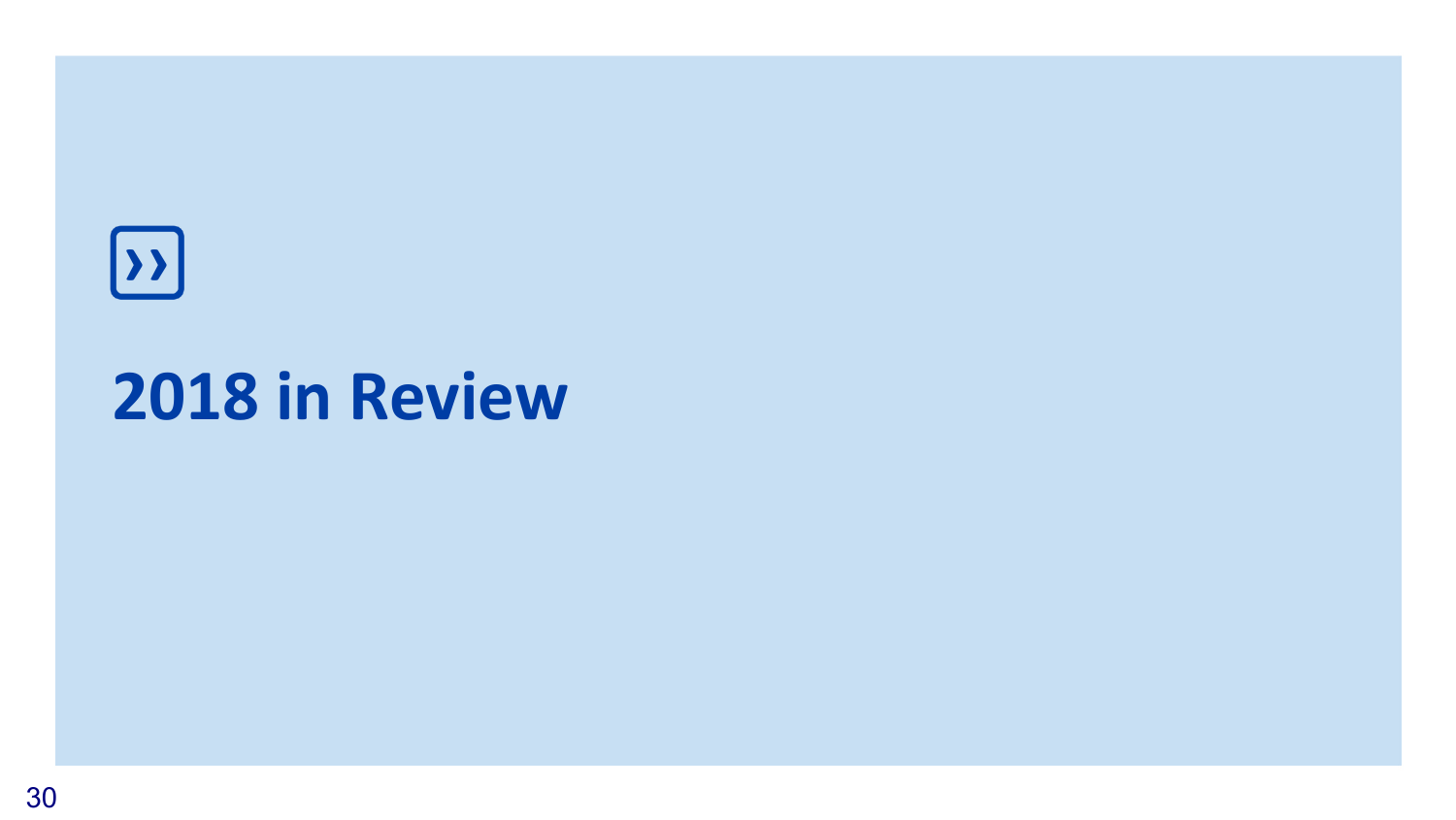

#### **2018 in review**

- **Premiums and deposits +6%**
- **\$169B Assets under management and administration**
- **\$4.5B Gross Individual Wealth Management sales**
- **+46% Car loan portfolio**
	- **+11% Special Markets Solutions sales**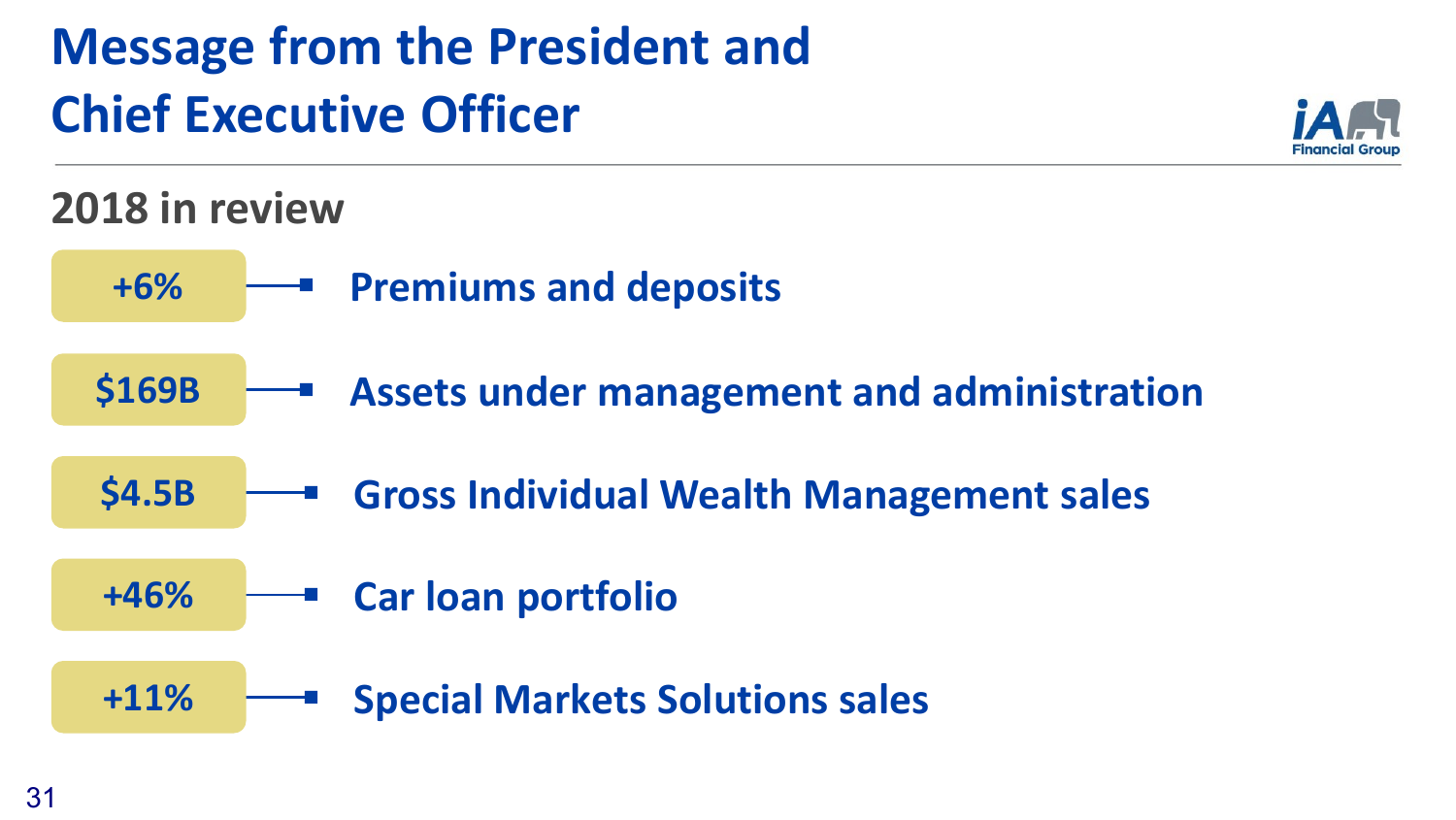

#### **2018 in review**

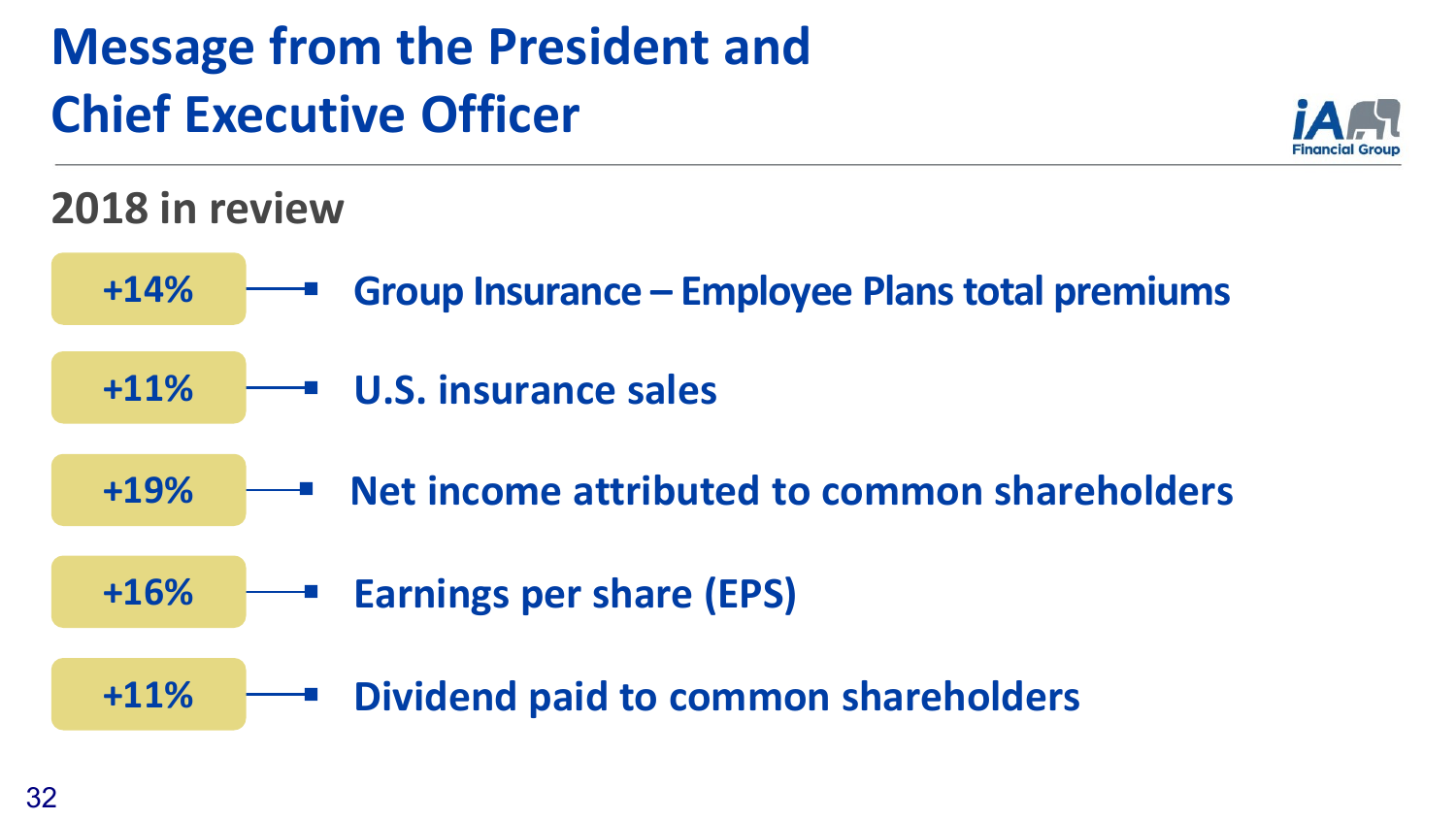

**First quarter 2019**

- **Assets under management and administration \$181B**
	- **+2% Premiums and deposits**
- **\$151M Net income attributed to common shareholders**
	- **\$1.40 Diluted earnings per common share**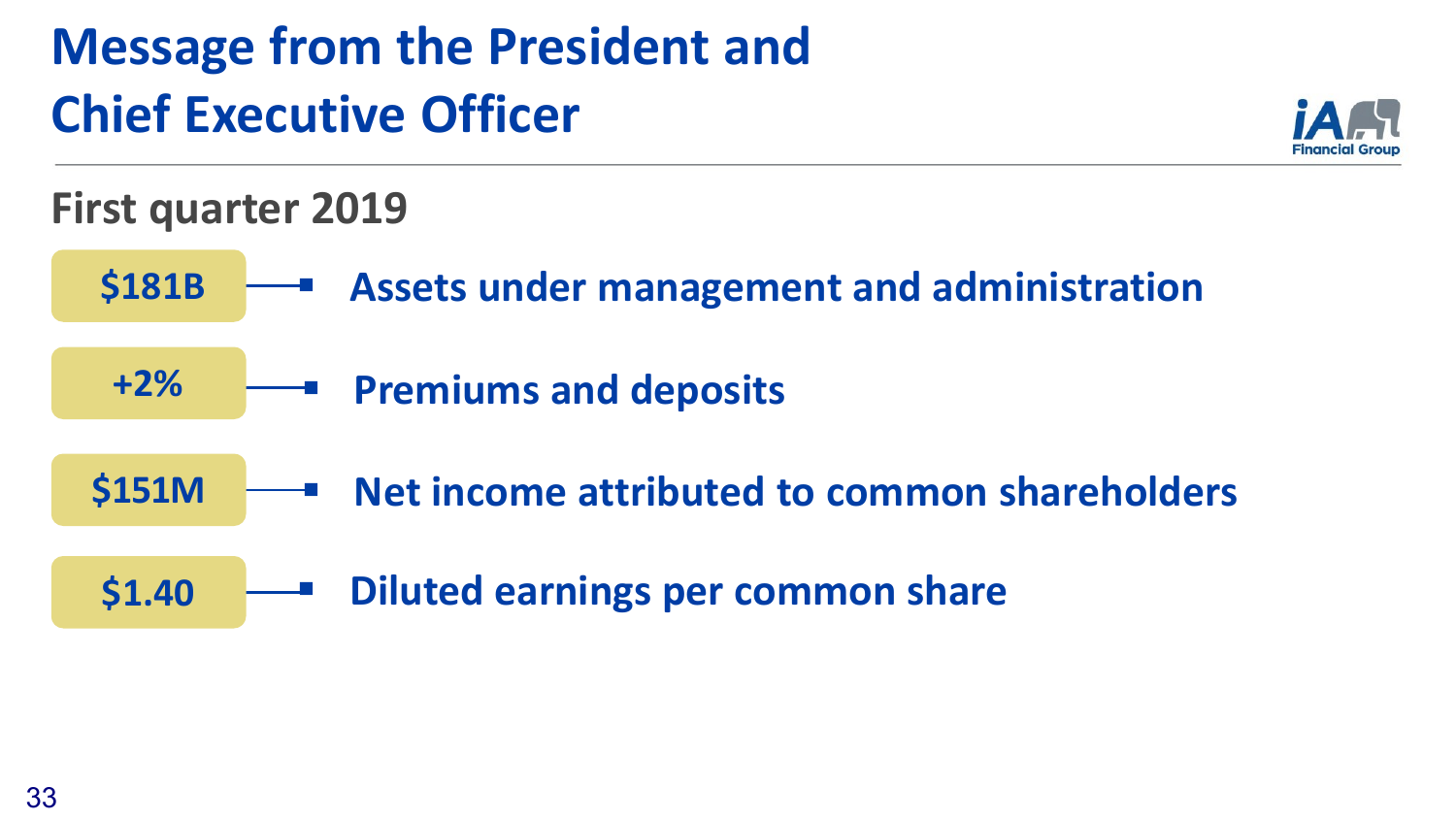

#### **First quarter 2019**

- **+10%**  $\longrightarrow$  Book value per share
- **+8% Quarterly dividend**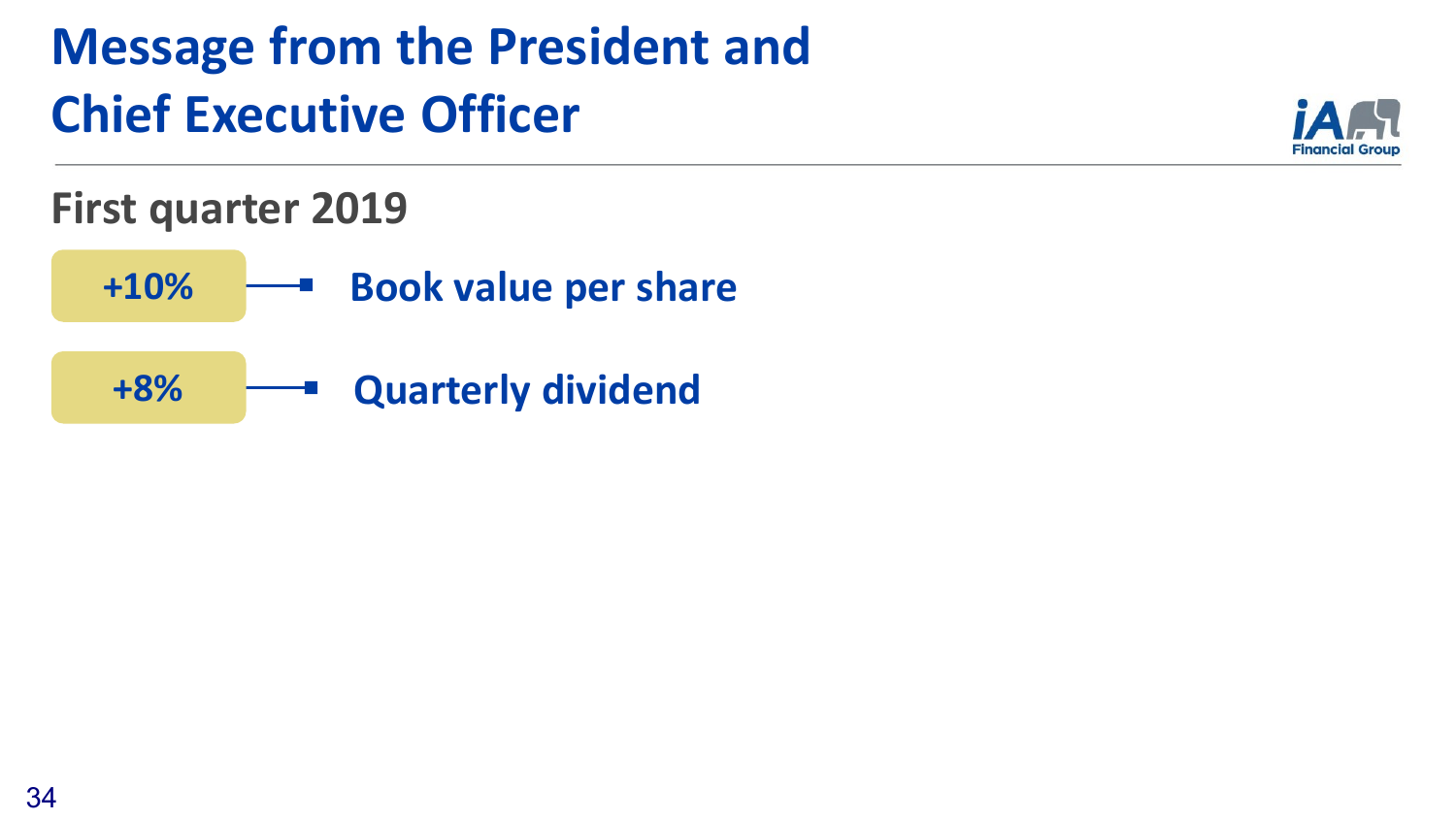

**Sustainable development:**

A long-term vision for building the future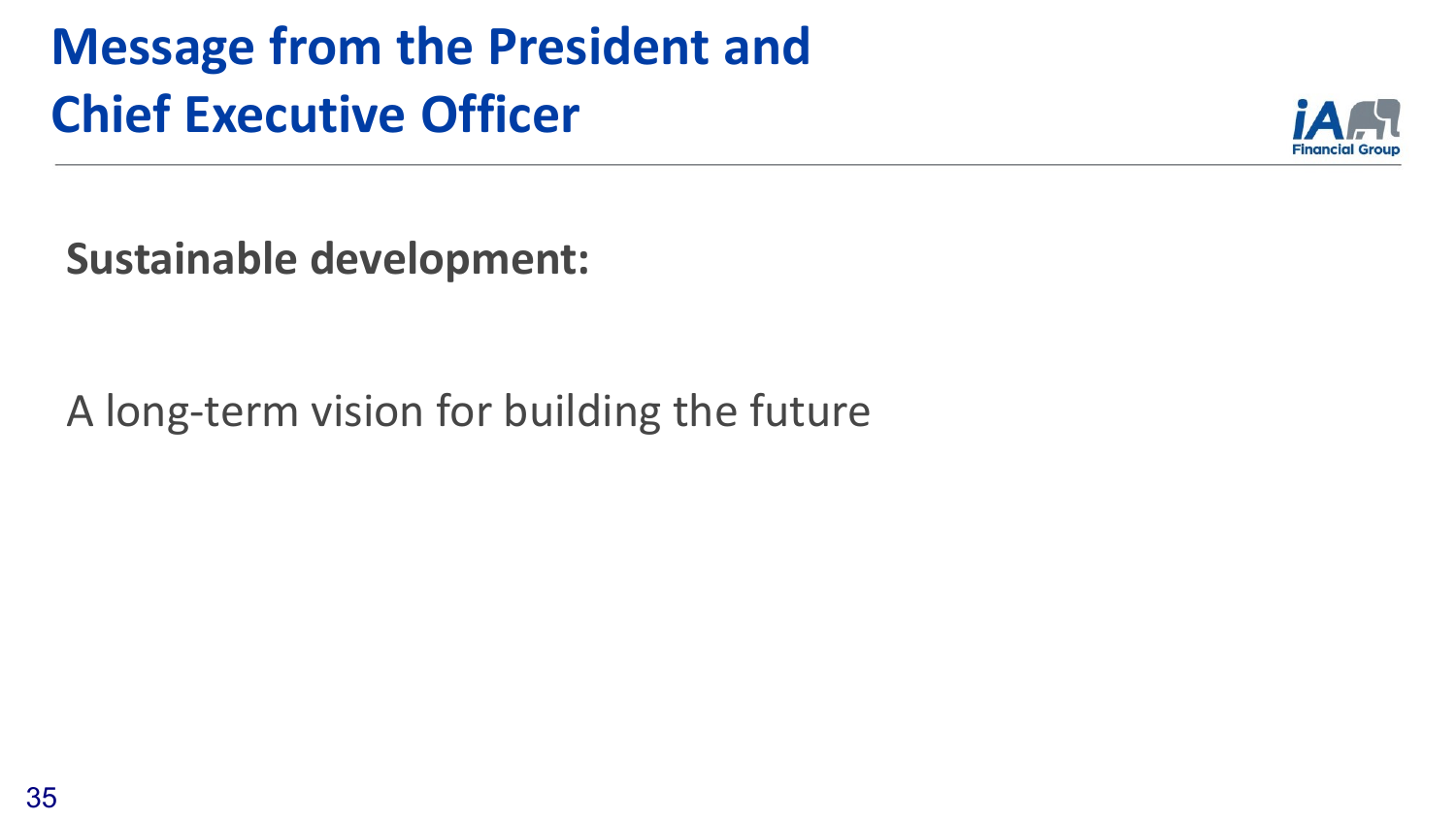#### **Agenda**

- 1. Opening of the Meeting
- 2. Convocation, Scrutineers and Quorum
- 3. Message from the Chair of the Board
- 4. Election of Directors
- 5. Appointment of the External Auditor
- 6. Advisory Resolution on iA Financial Corporation's Approach to Executive Compensation
- 7. Shareholder Proposals
- 8. Message from the President and Chief Executive Officer
- **9. Results of the Vote**
- 10. Question Period
- 11. Adjournment of the Meeting

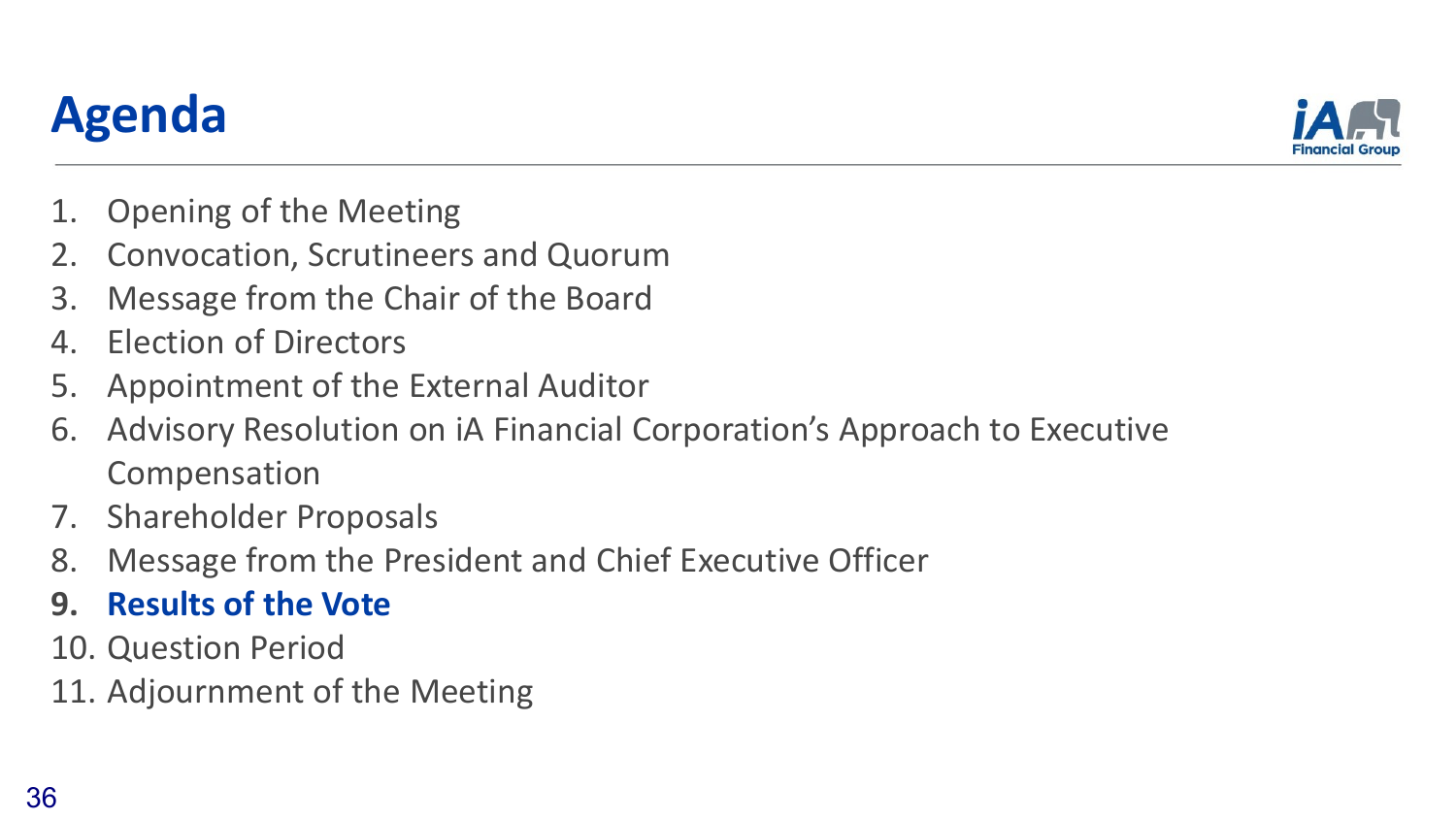#### **Agenda**

- 1. Opening of the Meeting
- 2. Convocation, Scrutineers and Quorum
- 3. Message from the Chair of the Board
- 4. Election of Directors
- 5. Appointment of the External Auditor
- 6. Advisory Resolution on iA Financial Corporation's Approach to Executive Compensation
- 7. Shareholder Proposals
- 8. Message from the President and Chief Executive Officer
- 9. Results of the Vote

#### **10. Question Period**

11. Adjournment of the Meeting

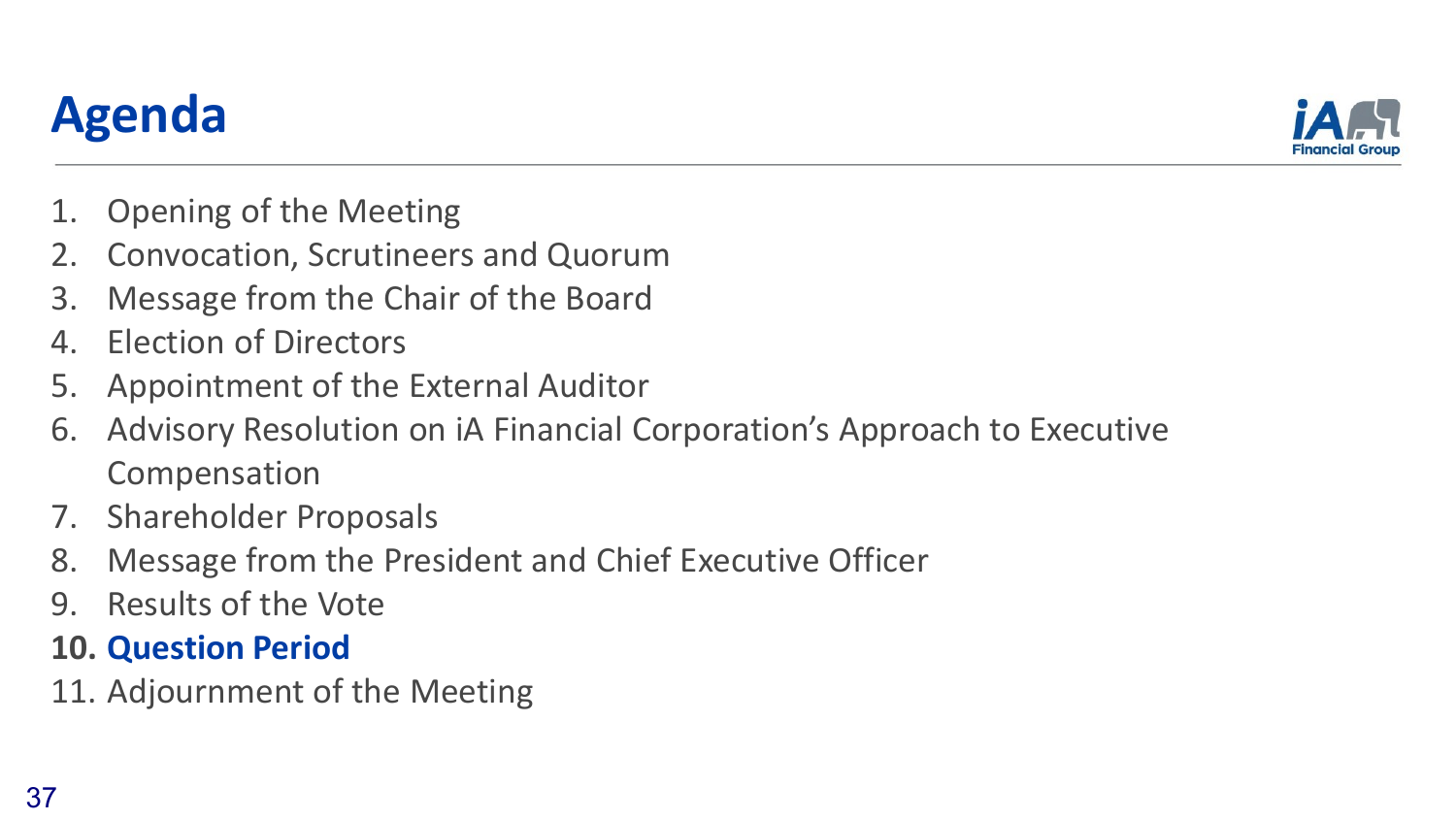#### **Agenda**

- 1. Opening of the Meeting
- 2. Convocation, Scrutineers and Quorum
- 3. Message from the Chair of the Board
- 4. Election of Directors
- 5. Appointment of the External Auditor
- 6. Advisory Resolution on iA Financial Corporation's Approach to Executive Compensation
- 7. Shareholder Proposals
- 8. Message from the President and Chief Executive Officer
- 9. Results of the Vote
- 10. Question Period

#### **11. Adjournment of the Meeting**